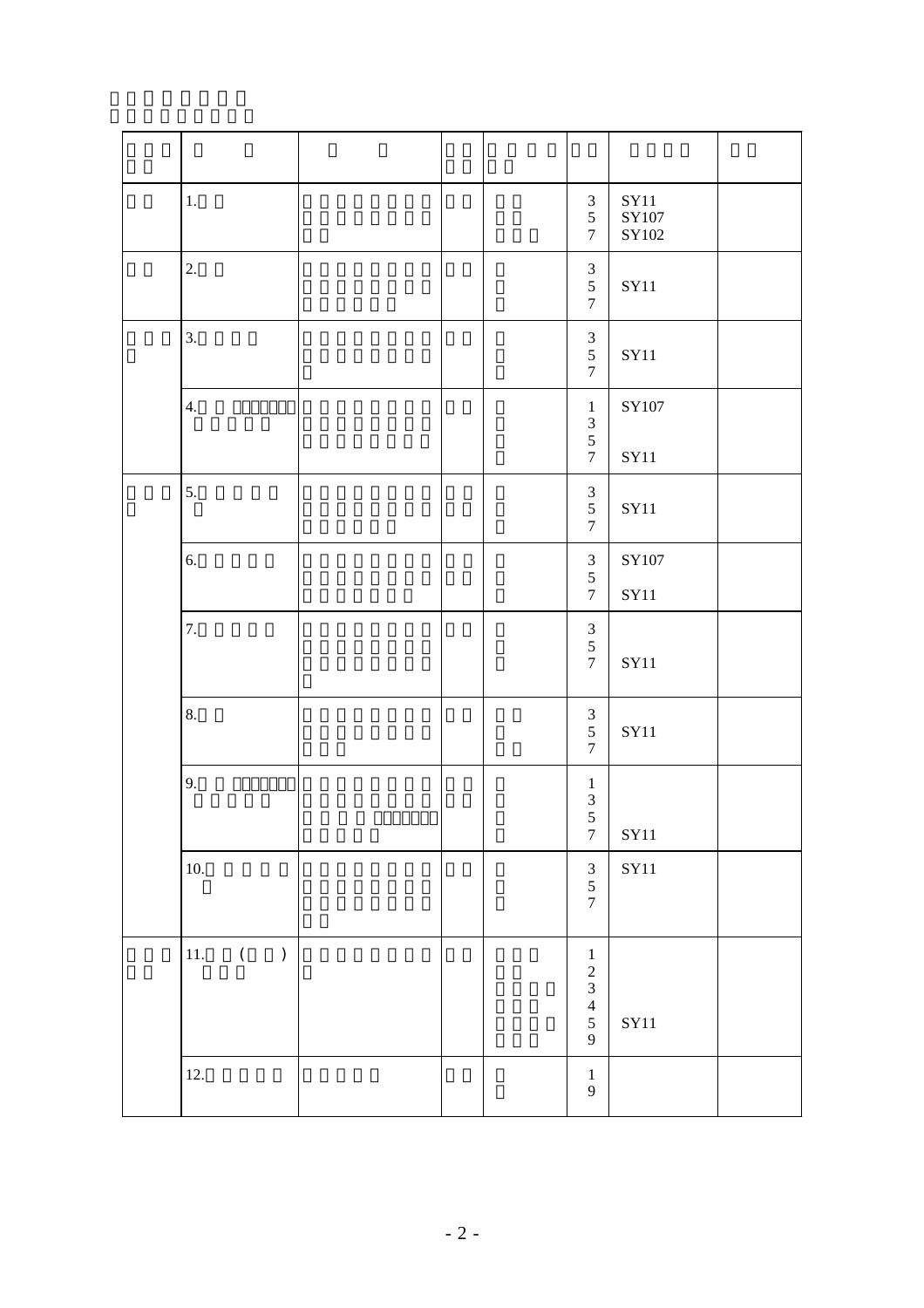| 13.   |      |  | $\frac{3}{5}$<br>$\boldsymbol{7}$                                         | ${\rm SY11}$                               |  |
|-------|------|--|---------------------------------------------------------------------------|--------------------------------------------|--|
| 14.   |      |  | $\,1\,$<br>$\begin{array}{c} 3 \\ 5 \\ 7 \end{array}$                     | ${\rm SY11}$                               |  |
| 15.   |      |  | $1\,$<br>$\frac{2}{3}$<br>$\overline{4}$<br>$\overline{9}$                | $\rm SY109$<br>${\rm SY11}$<br>$\rm SY107$ |  |
| 16.   |      |  | $\,1$<br>$\overline{9}$                                                   | $\rm SY11$                                 |  |
| 17.   |      |  | $\,1\,$<br>$\overline{9}$                                                 |                                            |  |
| 18.   |      |  | $\mathbf{1}$<br>$\begin{array}{c} 3 \\ 5 \end{array}$<br>$\boldsymbol{7}$ | ${\bf SY11}$                               |  |
| 19.   |      |  | $\ensuremath{\mathfrak{Z}}$<br>$\sqrt{5}$<br>$\boldsymbol{7}$             | ${\bf SY11}$                               |  |
| 20.   |      |  | $\,1\,$<br>$\frac{3}{5}$<br>$\boldsymbol{7}$                              | ${\rm SY11}$                               |  |
| $21.$ |      |  | $\frac{3}{5}$<br>$\boldsymbol{7}$                                         |                                            |  |
| 22.   | Brix |  | $\begin{array}{c} 3 \\ 5 \\ 7 \end{array}$                                | $\rm SY11$                                 |  |
| 23.   |      |  | $\begin{array}{c} 3 \\ 5 \end{array}$<br>$\boldsymbol{7}$                 | ${\rm SY11}$<br>$\rm SY107$                |  |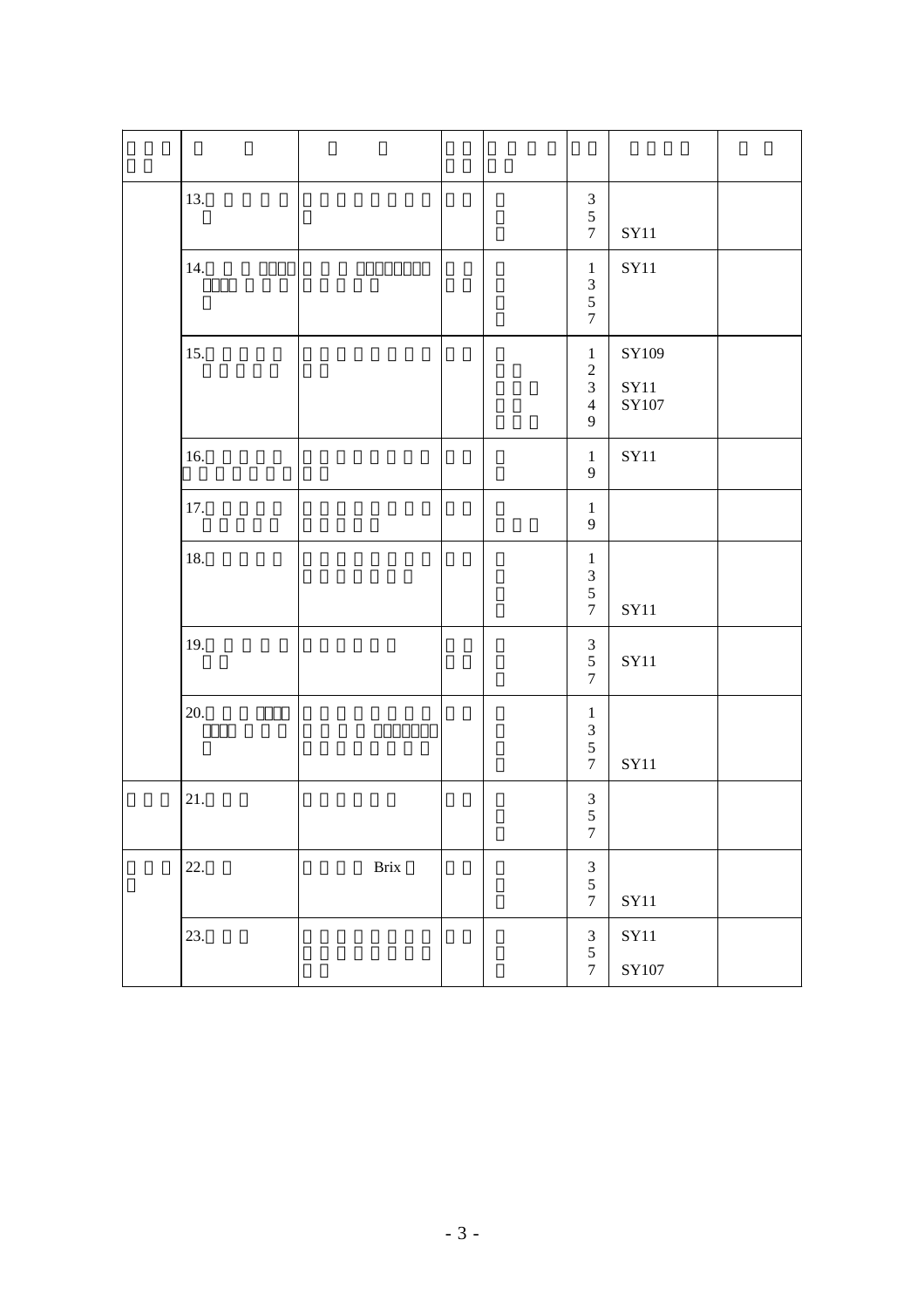



Fig2 : anthocyanin coloration (No9)



weak medium strong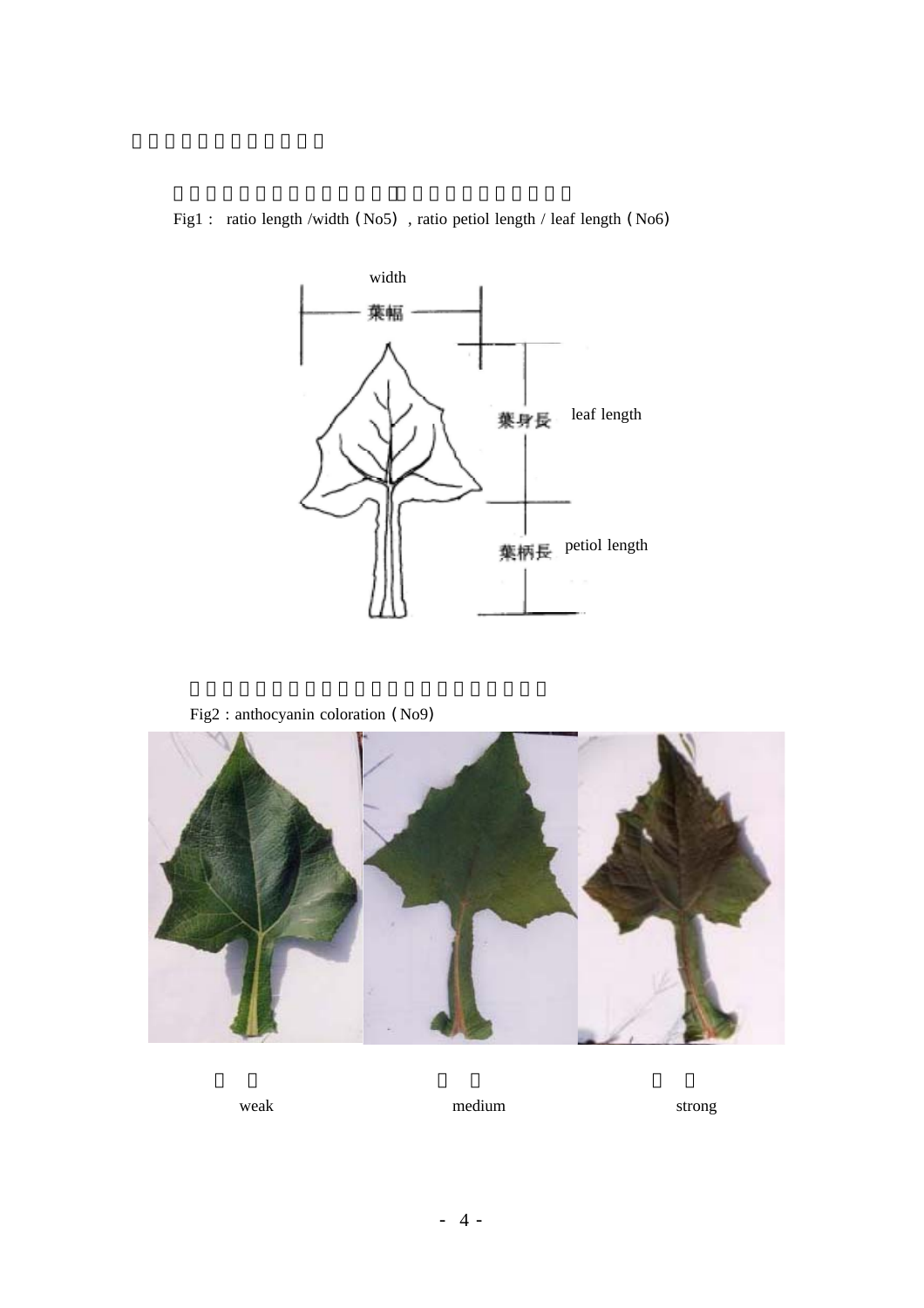Fig3 : anthocyanin coloration of skin (No14)



weak strong strong



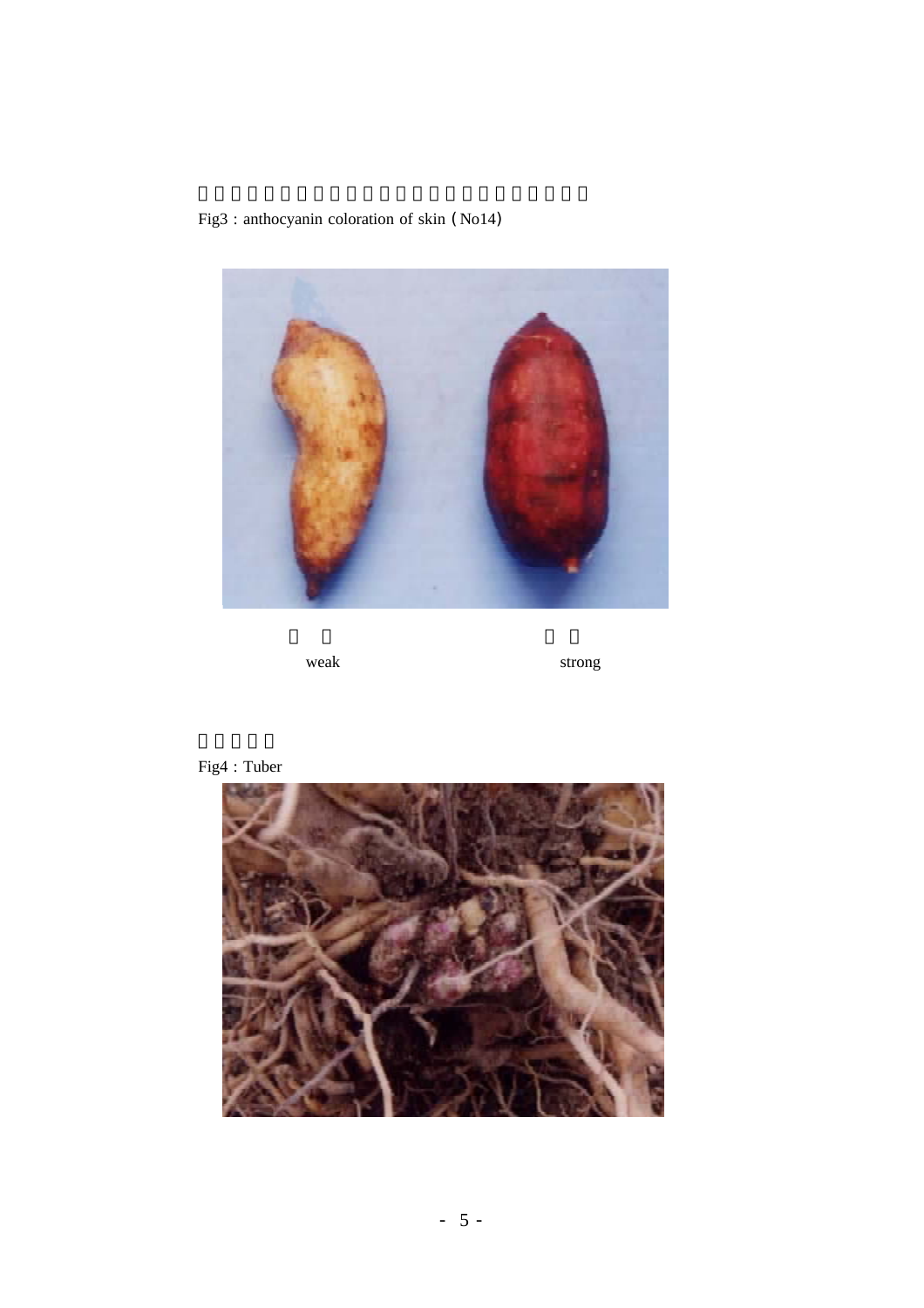Table of characteristics

| N <sub>b</sub> | Characteristics                             | State                                                                        | Note                                                                       | Example varieties             | Renarks |
|----------------|---------------------------------------------|------------------------------------------------------------------------------|----------------------------------------------------------------------------|-------------------------------|---------|
| $\mathbf{1}$   | Plant: type                                 | erect<br>nedium<br>spreading                                                 | 3<br>$\mathbf 5$<br>$\tau$                                                 | <b>SY11</b><br>SY107<br>SY102 |         |
| $\mathbf{2}$   | Stem length                                 | short<br>nedi um<br>1 <sub>org</sub>                                         | 3<br>$\mathbf 5$<br>$\tau$                                                 | <b>SY11</b>                   |         |
| 3              | Stem thickness                              | thin<br>nedi um<br>thi ck                                                    | $\ensuremath{\mathbf{3}}$<br>$\mathbf 5$<br>$\overline{\mathcal{U}}$       | <b>SY11</b>                   |         |
| $\overline{4}$ | Stem anthocyanin c-<br>oloration            | absent<br>weak<br>nedi um<br>strong                                          | $\mathbf{1}$<br>$\ensuremath{\mathsf{3}}$<br>$\mathbf 5$<br>$\overline{7}$ | SY107<br><b>SY11</b>          |         |
| 5              | Leaf: ratio length /<br>width               | 1 <sub>ow</sub><br>nedi um<br>hi gh                                          | 3<br>$\mathbf 5$<br>$\overline{7}$                                         | <b>SY11</b>                   | Fig1    |
| 6              | Leaf: ratio petiol<br>length / leaf length  | 1 <sub>ow</sub><br>nedi um<br>hi gh                                          | 3<br>$\overline{5}$<br>$\overline{\mathcal{U}}$                            | SY107<br><b>SY11</b>          | $Fi$ g1 |
| $\tau$         | Leaf blade: serrati-<br>on of leaf margin   | few<br>nedi um<br>nary                                                       | 3<br>$\mathbf 5$<br>$\tau$                                                 | <b>SY11</b>                   |         |
| 8              | Leaf blade: color                           | light green<br>green<br>dark green                                           | 3<br>$\mathbf 5$<br>$\overline{7}$                                         | <b>SY11</b>                   |         |
| $\overline{9}$ | Leaf blade: anthocy-<br>anin coloration     | abscent<br>weak<br>nedi um<br>strong                                         | 1<br>$\frac{3}{5}$<br>$\boldsymbol{7}$                                     | SY11                          | Fig2    |
| 10             | Leaf blade: length<br>of pubescense         | short<br>nedi um<br>1 <sub>org</sub>                                         | 3<br>$\mathbf 5$<br>7                                                      | SY11                          |         |
| 11             | Tuberous root: shape                        | frat<br>gl obul ar<br>short fusiform<br>fusiform<br>ling fusiform<br>ot hers | 1<br>$\boldsymbol{2}$<br>$\,3$<br>$\overline{4}$<br>$\mathbf 5$<br>9       | <b>SY11</b>                   |         |
| 12             | Tuberous root: exis-<br>tence of hollowline | absent<br>present                                                            | 1<br>9                                                                     |                               |         |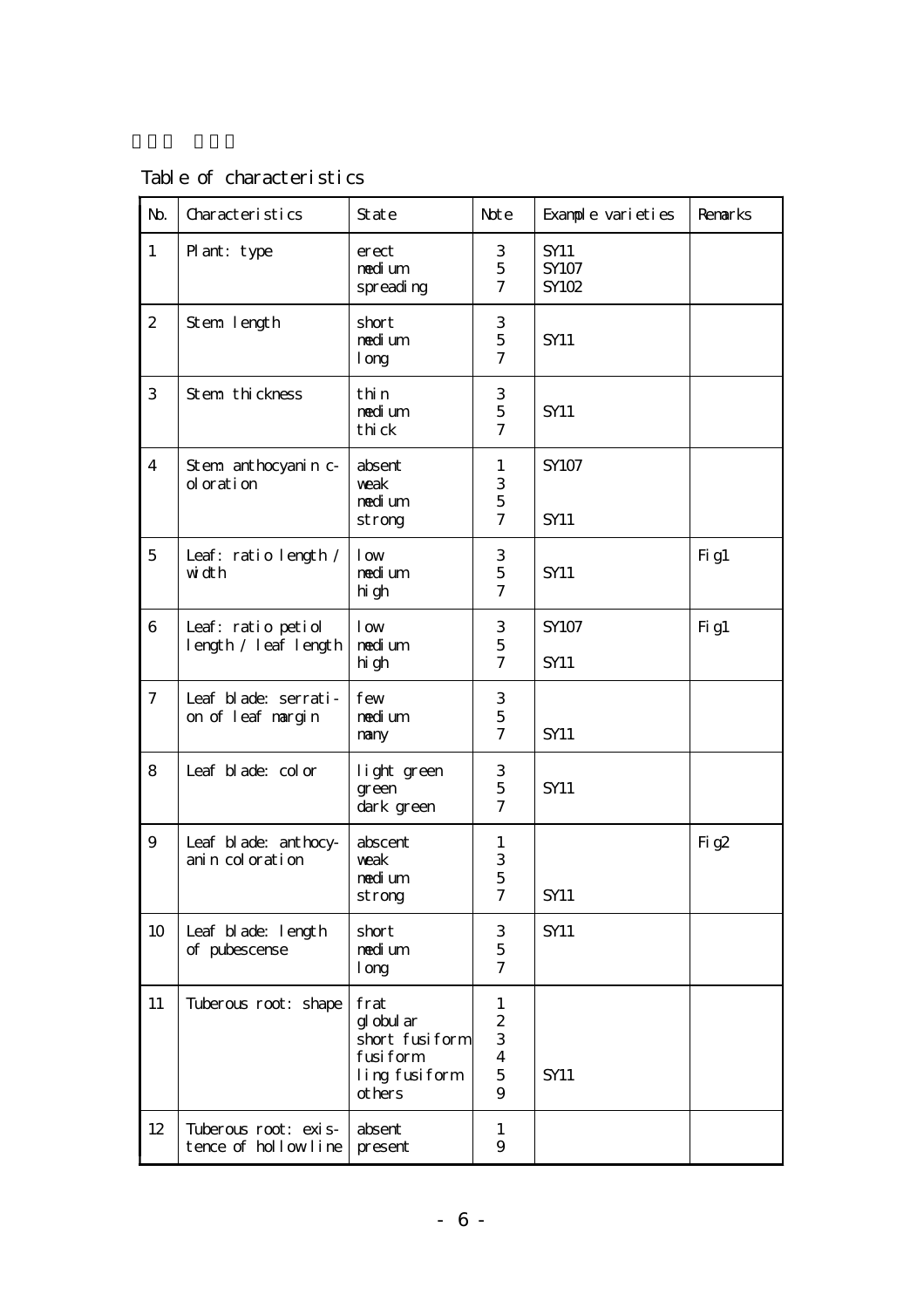| N <sub>b</sub> | Characteristics                                              | State                                                                         | Note                                                                       | Example varieties                  | Renarks          |
|----------------|--------------------------------------------------------------|-------------------------------------------------------------------------------|----------------------------------------------------------------------------|------------------------------------|------------------|
| 13             | Tuberous root: size<br>(wei ght)                             | snall<br>nedi um<br>large                                                     | 3<br>$\mathbf 5$<br>$\overline{7}$                                         | <b>SY11</b>                        |                  |
| 14             | Tuberous root: anth-<br>ocyanin coloration<br>of skin        | absent<br>weak<br>nedi um<br>strong                                           | 1<br>3<br>$\mathbf 5$<br>$\overline{\mathcal{U}}$                          | <b>SY11</b>                        | Fig <sub>3</sub> |
| 15             | Tuberous root: nain<br>color of flesh                        | white<br>yellow white<br>light yellow<br>orange<br>yel l ow orange<br>ot hers | $\mathbf{1}$<br>$\boldsymbol{2}$<br>3<br>$\overline{4}$<br>9               | SY109<br>SY <sub>11</sub><br>SY107 |                  |
| 16             | Tuberous root: exis-<br>tence of secondary<br>color of flesh | absent<br>present                                                             | $\mathbf{1}$<br>9                                                          | <b>SY11</b>                        |                  |
| 17             | Tuberous root: seco-<br>ndary color of flesh                 | purple<br>ot hers                                                             | 1<br>9                                                                     |                                    |                  |
| 18             | Tuberous root: exte-<br>nsi on of cracking                   | absent<br>few<br>nedi um<br>nany                                              | $\mathbf{1}$<br>3<br>$\overline{5}$<br>$\overline{7}$                      | <b>SY11</b>                        |                  |
| 19             | Tuber: number                                                | few<br>nedi um<br>nany                                                        | 3<br>$\mathbf 5$<br>$\overline{7}$                                         | <b>SY11</b>                        | Fig4             |
| $20\,$         | Tuber: ant hocyani n<br>coloration of skin                   | absent<br>weak<br>nedium<br>strong                                            | $\mathbf{1}$<br>$\ensuremath{\mathsf{3}}$<br>$\mathbf 5$<br>$\overline{7}$ | <b>SY11</b>                        |                  |
| 21             | Maturity: harvesting<br>tine                                 | early<br>nedi um<br>late                                                      | 3<br>$\mathbf 5$<br>$\overline{7}$                                         |                                    |                  |
| 22             | Quality: sugar cont-<br>ent                                  | 1 <sub>ow</sub><br>nedium<br>hi gh                                            | $\,3$<br>$\mathbf 5$<br>$\tau$                                             | SY11                               | Bri x            |
| 23             | Quality: storability                                         | 1 <sub>ow</sub><br>nedi um<br>hi gh                                           | $\,3$<br>$\mathbf 5$<br>$\overline{7}$                                     | SY11<br>SY107                      |                  |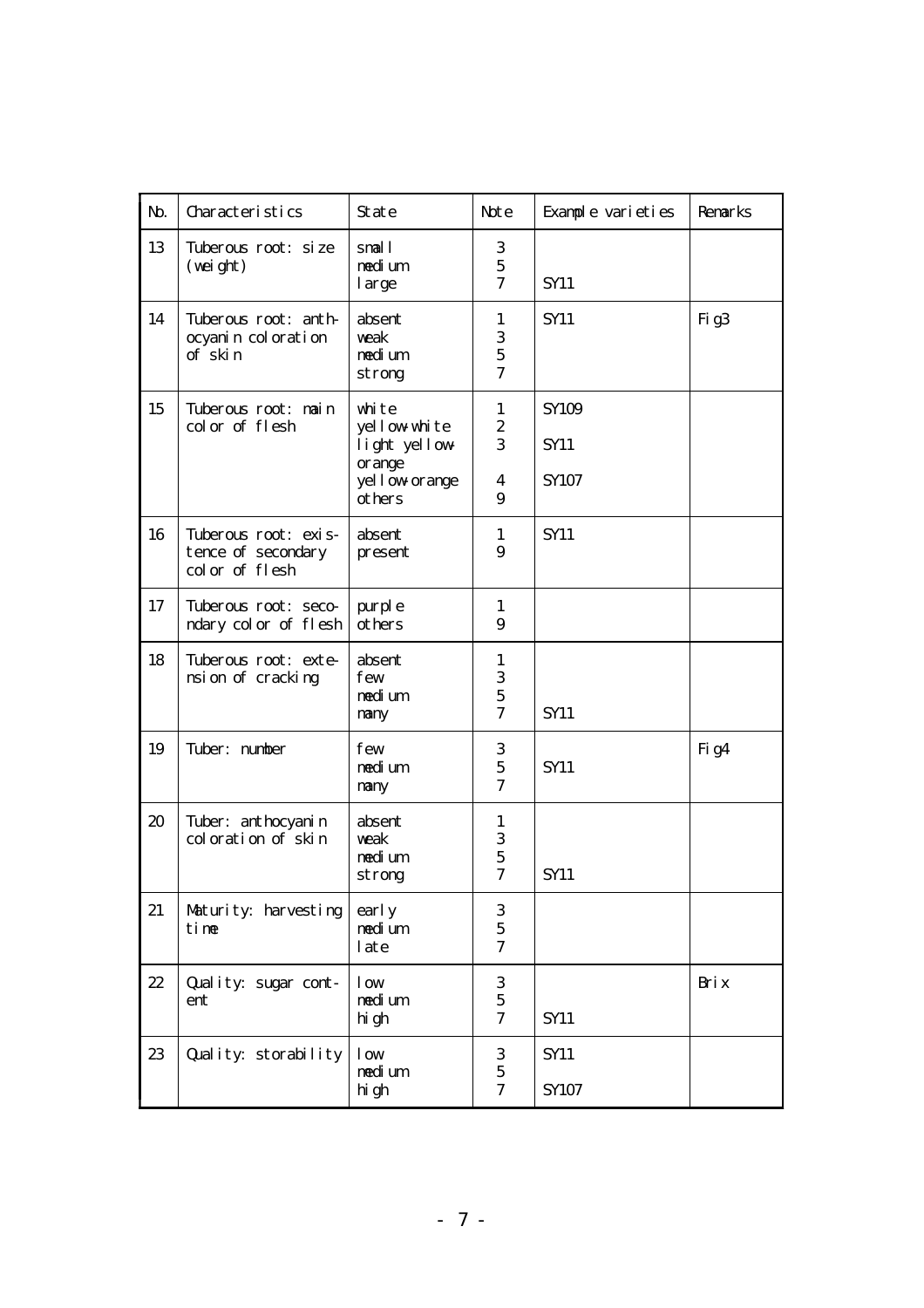$\mathbf{cm}$ 

 $1.5$  kg / a  $\,$ 

| 2001 |    |       | 628 12 16 |  |
|------|----|-------|-----------|--|
| 2002 | 77 | 25 31 |           |  |